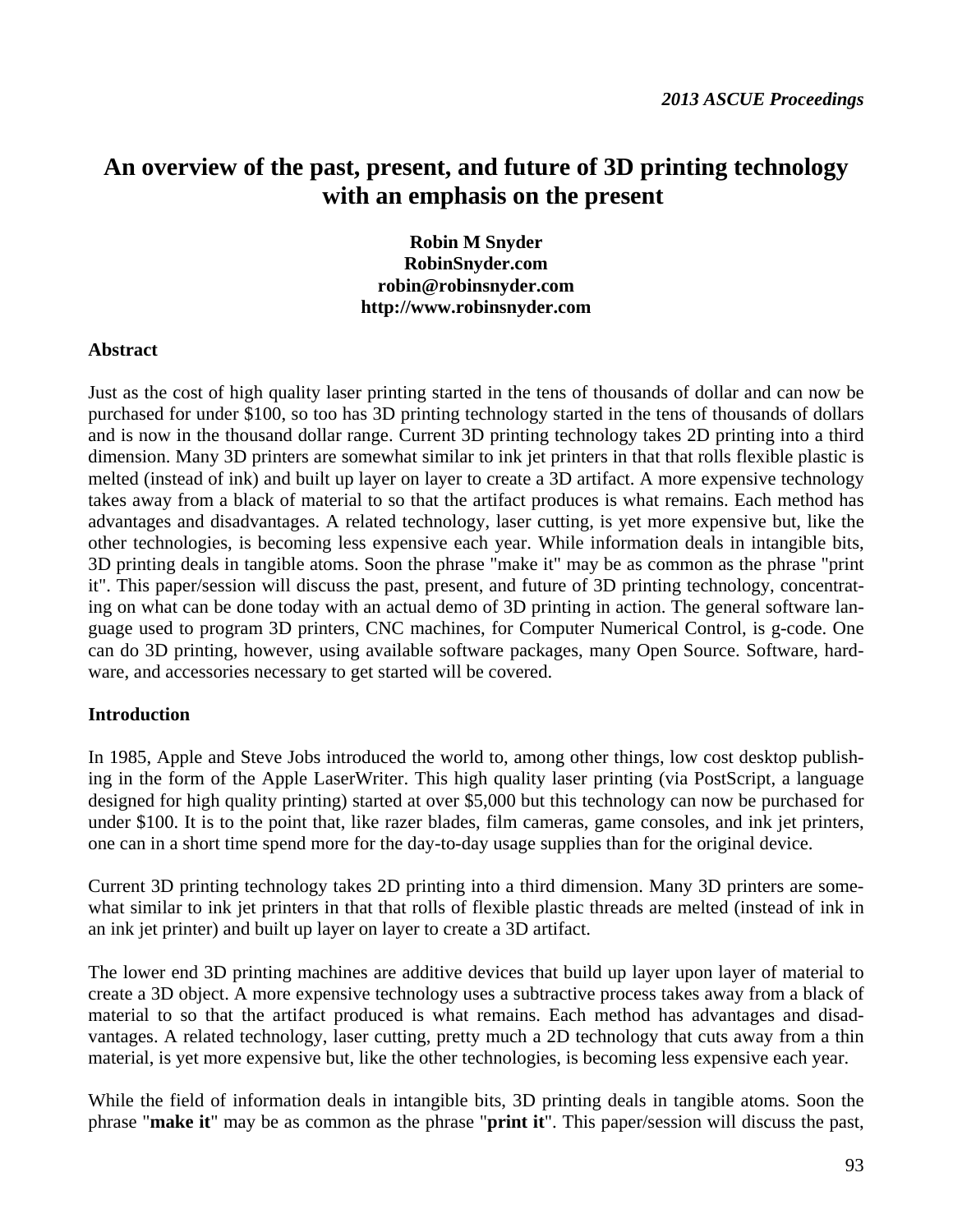## *2013 ASCUE Proceedings*

present, and future of 3D printing technology, concentrating on what can be done today with an actual demo of 3D printing in action.

## **History**

Humans have always made things - things that are sometimes called technology. For example, language is not a technology, but writing is a technology. Humans spoke languages long before they actually wrote things down using symbols in what we would call a language. Before the industrial revolution of the 18th Century, things were manually made one at a time, each one a custom instance of that thing. The industrial revolution facilitated the creation of things on a large scale, but things that were pretty much the same, such as guns with interchangeable parts, the Model-T Ford (any color as long as it was black), etc. Economies of scale allowed diversification of what was produced, but only to the extent that enough people wanted what was being produced in the form it was being produced.

An earlier revolution, the printing (information) revolution introduced by Gutenberg in the 15th Century, facilitated the mass production of information in the form of books of 2D paper containing information. Through the 20th Century, printing technologies developed on vast economies of scale. But yet, there needed to be enough demand for the book to be produced/published to justify printing it typical runs of 1,000 or more copies for each run. The information revolution of the Internet and the web has allow publishing to move to be on-demand. For example, the author has an interest in reading and understanding classical Greek (in the Greek language). an interest that is, by all accounts, not huge. But yet, on Amazon.com, there are a number of self-published authors of credible classical Greek texts with annotations, etc., that are quite interesting. These books are self-published and printed when ordered (thus, limited binding options, etc.). In a print-on-demand environment, custom books can be printed for an audience of one, a few, or many.

This same concept is approaching, and in some cases, here already, in the form of 3D printing. 2D printing prints information on paper. 3D printing makes things. Simple 3D printers use plastic, but more expensive 3D printers use metal, cake icing (e.g., customized cupcakes), body parts, etc. For example, a custom finger (for someone who has lost a finger) might have cost more than \$10,000, once all the medical and domain experts are used. But, someone could put together a custom 3D printed finger replacement for much less. To find examples, use an Internet search such as "**3D printed finger**".

In 3D printing, the cost of a customized instance of one is no more costly than producing more than one. 3D printing may never replace the factory line dedicated to producing many of the same type of thing at lower cost, but the fewer and more customized the thing, the better suited is 3D printing to the task.

This concept has been labeled the long tail versus short tail. The short tail consists of common items in high demand that are worth being produced - but every item is the same. This could be the blockbuster movie, the book everyone wants to read, the most common size clothing in the some colors and styles, etc. The long tail are the unique items that have a very small demand - the specialized movie, book, piece of clothing, etc. In the case of DVD rentals, NetFlix took the long tail of sales (and some of the short tail) while Redbox took the short tail (common high demand DVD's), and Blockbuster, with expensive brick and mortar stores disappeared. 3D printers create a new market for specialized good in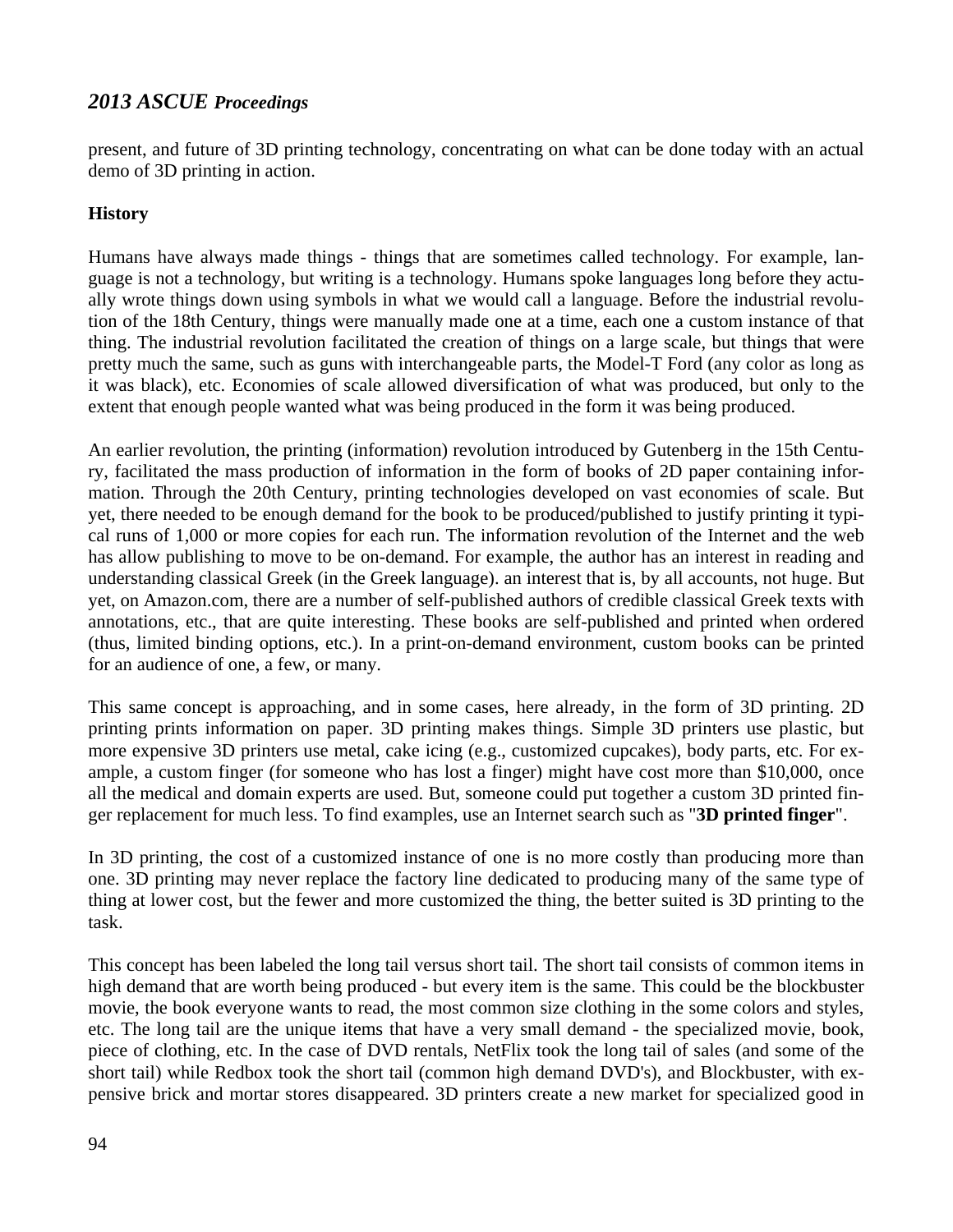the long tail of things - customized and individualized doll house parts, customized and individualized Lego parts, customized and individualized war gaming parts, etc.

## **Makers**

At one time, a computer was a term to describe a person whose job was doing computations - typically on an adding machine. Many human computers were used to do calculations during the Second World War. As electronic digital computers developed (as contrasted, for example, with mechanical analog computers), and prices decreased, jobs for human computers disappeared and the term computer now refers to an electronic digital computer. So too, a printer did, and still does to some extent, refer to a company and/or a person whose job it is to facilitate printing - which has changed slowly since the time of Gutenberg. However, many people today use the term printer to refer to a device on the desk next to the computer that produces hard copy output. A maker is someone who makes things. Terms often start out describing what they do in terms of what already exists, and then changes to another term. Examples are horseless carriage (automobile), iron horse (locomotive), lift or vertical railway (elevator), cellular phone (cell phone), talking telegraph (telephone), talking pictures (movies), etc. Today, a maker is someone who makes something, and what better way to make something than by using a 3D printer. Might a 3D printer eventually be called a maker? And whereas today we may say "**print it**", we may soon say "**make it**".

## **PrintrBot Simple**

The cost of getting into 3D printing has been dropping over time. The author started using the PrintrBot simple, which costs about \$300 as a kit (with wooden parts) or \$700 pre-assembled (with metal parts). Since the field of 3D printing is in a state of fast change, the prices and many of the details will change over time but the concepts will remain about the same. And the cutting edge can be the bleeding edge. The author's first attempt at a 3D printer resulted in some shipping damage and a delay in actually getting 3D printed objects realized.

The PrintrBot simple web site is at http://printrbot.com and the instructions, videos, software links, etc., for the PrintrBot Simple are at http://printrbot.com/simple.

As with a traditional 2D printer, the following are needed.

- printer hardware (which changes over time)
- printer firmware (hardware-embedded software which can be updated)
- host software drivers (Windows, Mac, etc.)
- host application software (Windows, Mac, etc.)
- printer filament (the consumable that can eventually have a total cost more than the printer)

### **Printer filiment**

The most common printer material used by the PrintrBot Simple is PLA filament with a thickness of 1.75 mm. A 1 kg roll of PLA filament costs about \$30. This filament is melted to spread and then dries to a solid plastic, in analogy to an ink jet printer spraying ink that then dries on the paper. Feeding the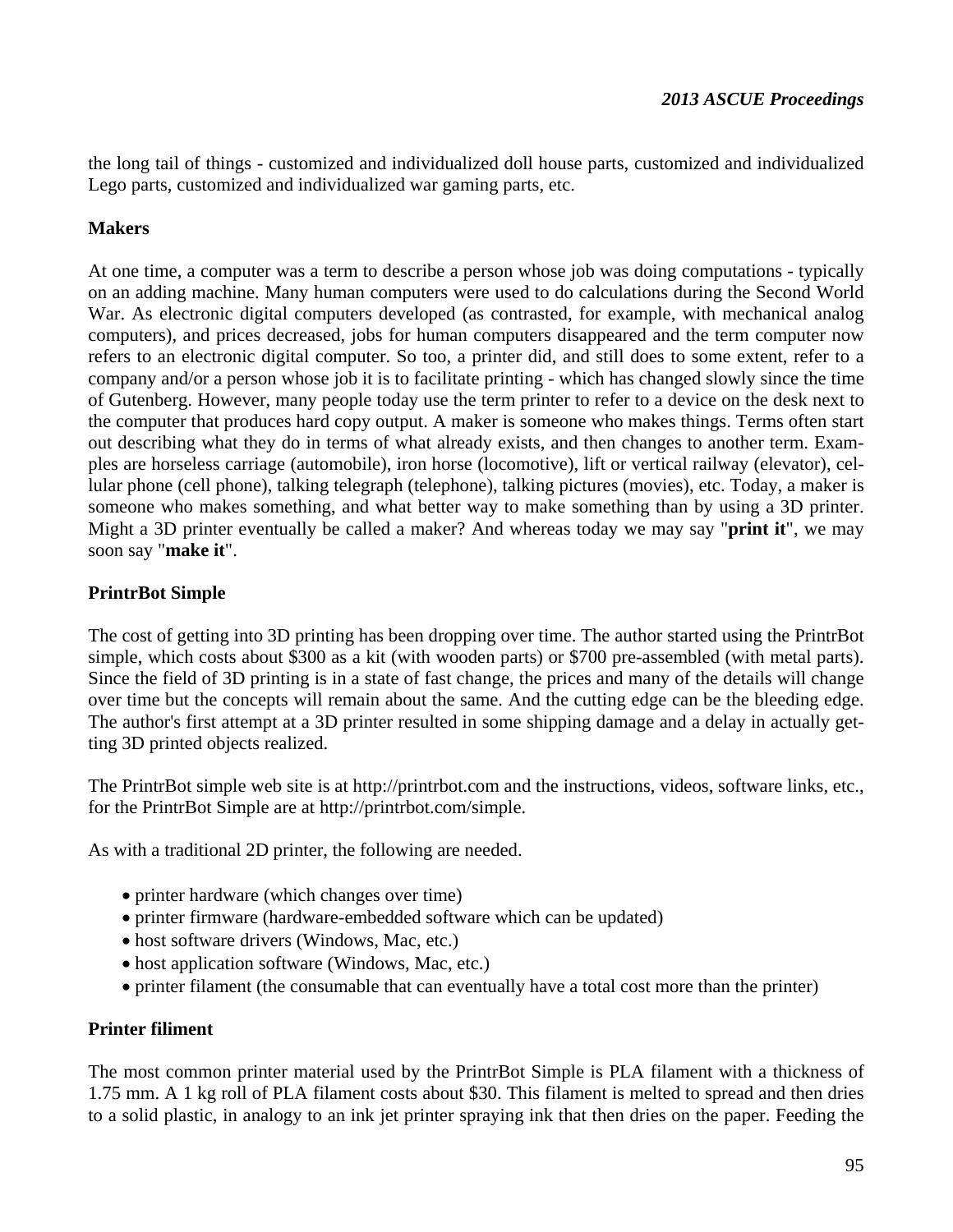## *2013 ASCUE Proceedings*

filament corresponds to the 4th dimension in 3D printing, which is in addition to the three spatial dimensions.

The filament needs to be heated to the correct temperature, and then applied in a consistent manner. Typically, the firmware running the 3D printer controls this with a user interface on the host computer to set and monitor such aspects of the 3D printer.

## **Drivers**

As is typical, Windows requires an extra step to install the required drivers. It is reported that Microsoft may soon host and ship drivers that would then be automatically recognized by Windows when the printer is connected to a USB port.

## **Repetier**

The Repetier 3D printing software can be downloaded at http://www.repetier.com. It includes Slic3r, Skeinforge, Python and Pypy and requires the .NET 4 framework. There are versions for Linux and Mac although the Linux version requires WINE which is a Windows emulator, so it appears to be more Windows-based than Linux-based.

Once started, one must configure the printer via the "**Printer Settings**" icon in the upper right of the Repetier program window. The "**Port:**" setting needs to be set to the port assigned by Windows when the USB cable is attached, and after installing the Windows serial drivers.

Following the installation instructions, the PrinterBot simple web site has a recommended G-Code file with which to start.

### **SketchUp**

SketchUp is 3D software for designing and creating 3D objects. The web site is at http://www.sketchup.com/products/sketchup-make. From their web site:

*Hobbyists, kids and backyard spaceship builders all agree that SketchUp Make is the easiest, most fun, entirely free 3D drawing tool in the world. We think you will, too.* 

They offer a free version and a SketchUp Pro version - \$590 as of May, 2014. It is available for Windows and Mac. The author primarily worked with Repetier in getting started with 3D printing.

### **CNC Machines**

A CNC (Computer Numerical Control) machine uses a computer program to control a "**machine**". In 3D printing terms, a CNC machine can be used to "**take awake**" from what is there - a subtractive technology. Common examples of CNC machines are lathes, laser cutters, routers, mills, etc. Obviously anything more than the most simple CNC machine can get expensive, although, like most technologies, the cost decreases over time as demand spurs the automation and creation of more supply.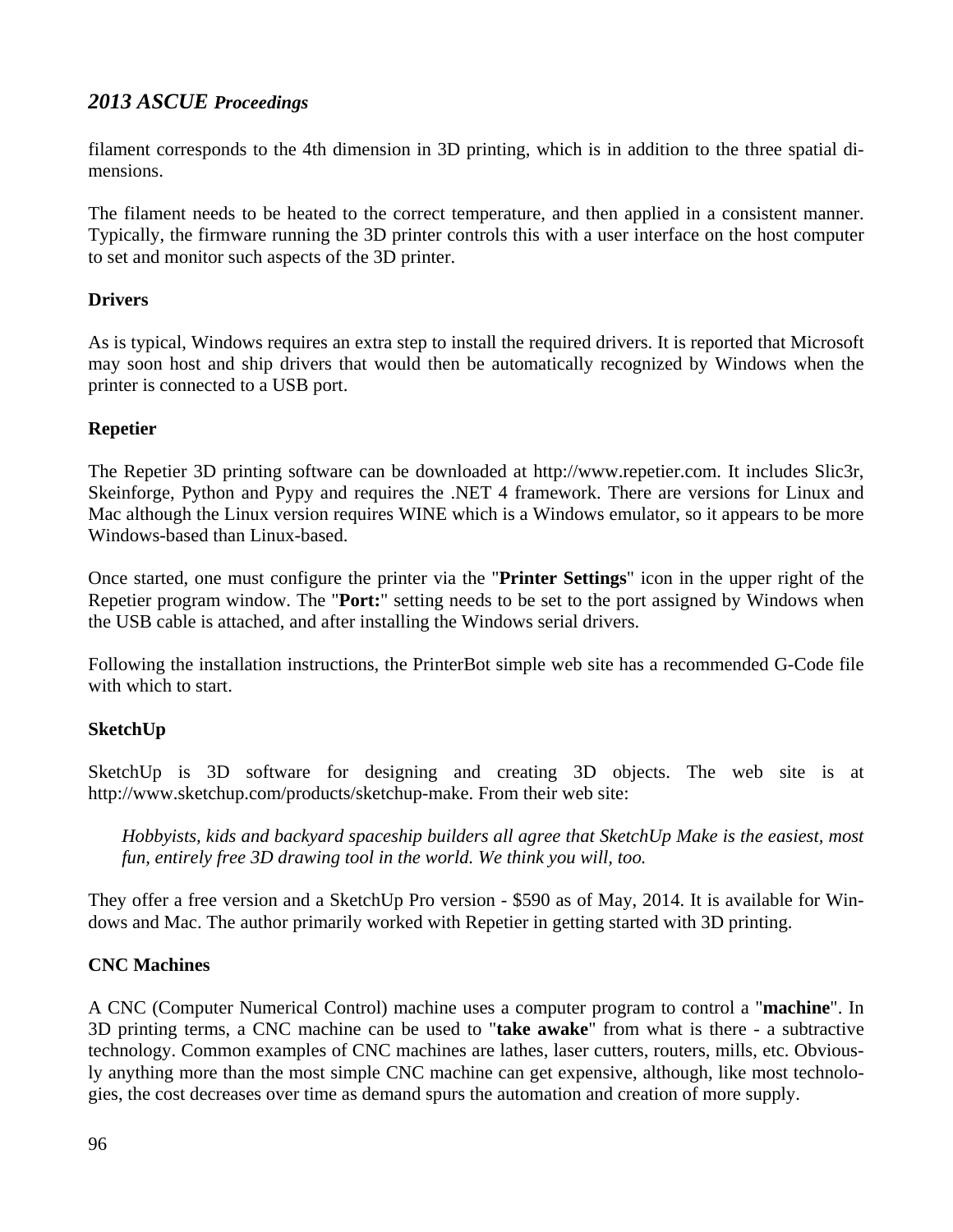In some home improvement stores, keys such as traditional house keys (e.g., to open pin cylinder locks), traditionally replicated by following an analog pattern and replicating the key, are now made as follows using a CNC machine.

- The key is place and lined up on a small dedicated scanner bed.
- A photo (or scan) of the key is made.
- A CNC machine then removes the part of the key metal not needed from a blank key.

Yes, photos and scans can be used to create the G-Code necessary to run a CNC machine dedicated to creating keys. The company Diebold, which creates many of the touch screen voting machines used in the United States, became infamous for publishing an innocuous photo of the voting machine machine and key on their website. For some reason, each voting machine used the same key. Replicas of the keys were made from the published photos that then compromised the asserted security of the vowing machines.

#### **Steps**

The basic steps in creating and realizing a 3D model are as follows.

- Create the 3D model using some software system.
- Use software (e.g., Slic3r) to slice the model into slices for the 3D printer.
- Convert the slices, and associated control, into a low level code for the 3D printer (e.g., G-Code).
- Use software to send the G-Code to the 3D printer while monitoring the progress of the print.

#### **Creation**

Creating a 3D model can be a tedious and time-consuming task.

A 3D scanner is a device to help automate the process. Such scanners can be quite expensive. Some projects use the Microsoft XBox Kinect, with associated software and the Microsoft Kinect SDK (Software Development Kit) to obtain a 3D model of an object.

#### **STL**

A common 3D printer model file format is STL (Standard Tessellation Language). Here is an example ASCII (i.e., text, human friendly) STL segment from the **FirstCube.stl** file that is recommended for the PrintrBot Simple.

```
solid model 
facet normal 1.0 0.0 0.0 
outer loop 
vertex 19.0726873012066 20.1520966447257 0.0 
vertex 19.0726873012066 0.152096644725744 10.0 
vertex 19.0726873012066 0.152096644725744 0.0 
endloop 
endfacet 
... 
endsolid model
```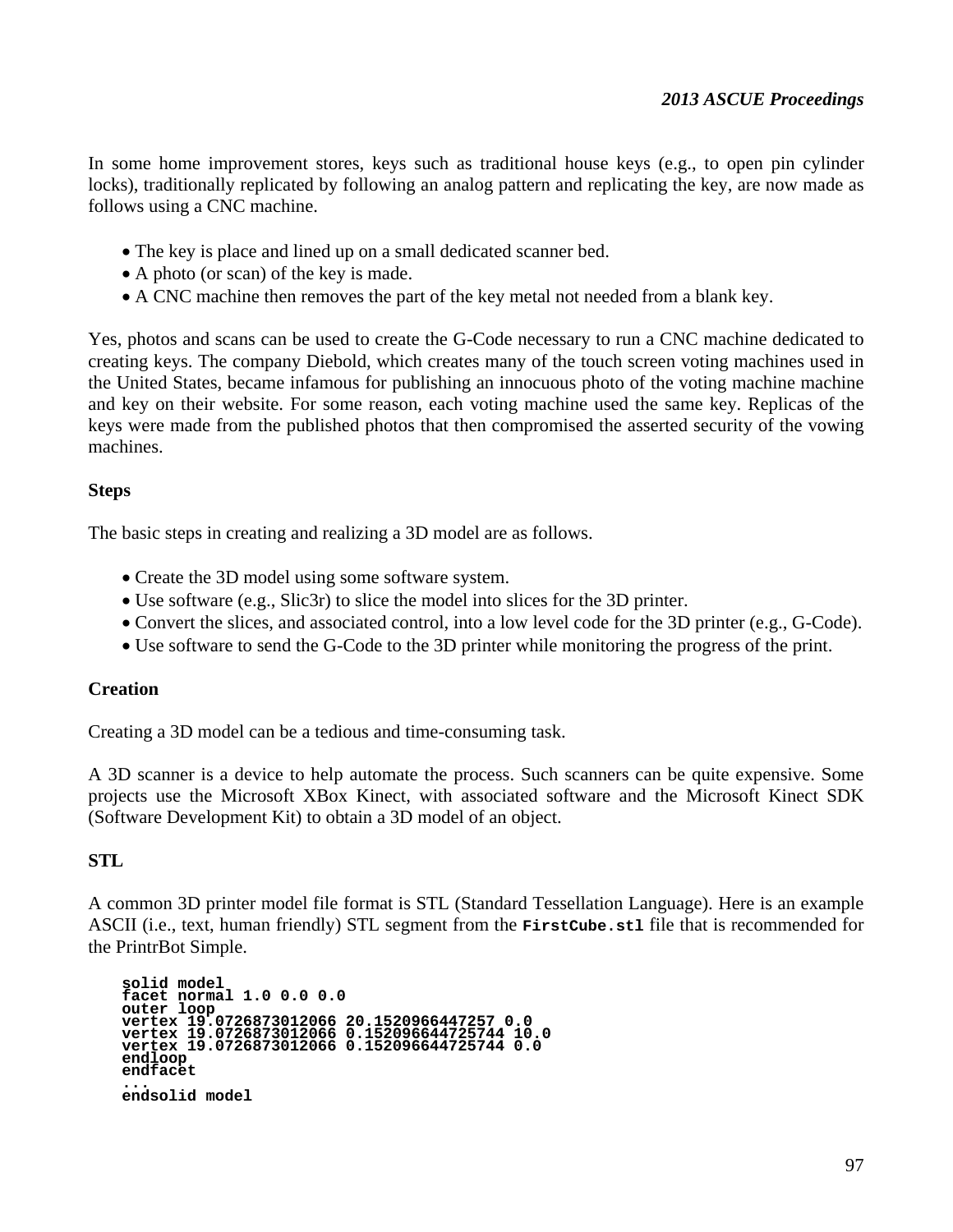## *2013 ASCUE Proceedings*

In practice, for compactness, the binary STL format (i.e., not human friendly) is used rather than the larger text file format. There are extensions and additions to the format to support color, etc.

## **G-code**

The low level NC (Numerical Control) code used by 3D printers is G-Code. A program such as Slic3r, built into Repetier, can be used to slice the 3D model into thin slices that can then be printed by the 3D printer. These slices can be expressed in G-Code. Here is an example G-Code segment from the **FirstCube.g** file that is recommended for the PrintrBot Simple.

```
G21 ; set units to millimeters 
M104 S200 ; set temperature 
G28 X0 Y0 ; home 
G29 
M109 S200 ; wait for temperature to be reached 
G90 ; use absolute coordinates 
G92 E0 
M82 ; use absolute distances for extrusion 
G1 F1800.000 E-1.00000 
G92 E0 
G1 Z0.300 F7800.000 
G1 X59.580 Y59.580 F7800.000 
G1 E1.00000 F1800.000
```
The semicolon is used as a comment symbol whereby the text to the end of the line is ignored.

- The "**G**" command is used to provide some value, such as motion, etc.
- The "**M**" command is used to provide miscellaneous commands.

Typically one would not write G-Code but would, instead, generate from some higher level model.

### **Thingiverse**

Since 3D printer models can be tedious and time-consuming to create, it would be nice if there were a web site where people could share their 3D designs. There is, Thingiverse at http://www.thingiverse.com. Need a case for your Raspberry Pi? There are so many available, one does not need to make it. Need a case for your Intel Galileo? This is more uncommon. Once can download and make such a case. Need custom Lego parts? Need custom and inexpensive doll furniture for your daughter - furniture that matches the furniture in your house? Welcome to 3D printing.

Got an idea? Someone may have already done work on it and published it on Thingiverse. In that case, perhaps you can build on that idea without starting from scratch.

### **Maker spaces**

Many cities have started maker spaces, sometimes called hacker spaces, to allow makers to come together, brainstorm, create, and make things. Such "**things**" can become tomorrows inventions and create jobs making and using them. It all starts with ideas and ideas are stimulated by communication and working together of like-minded individuals.